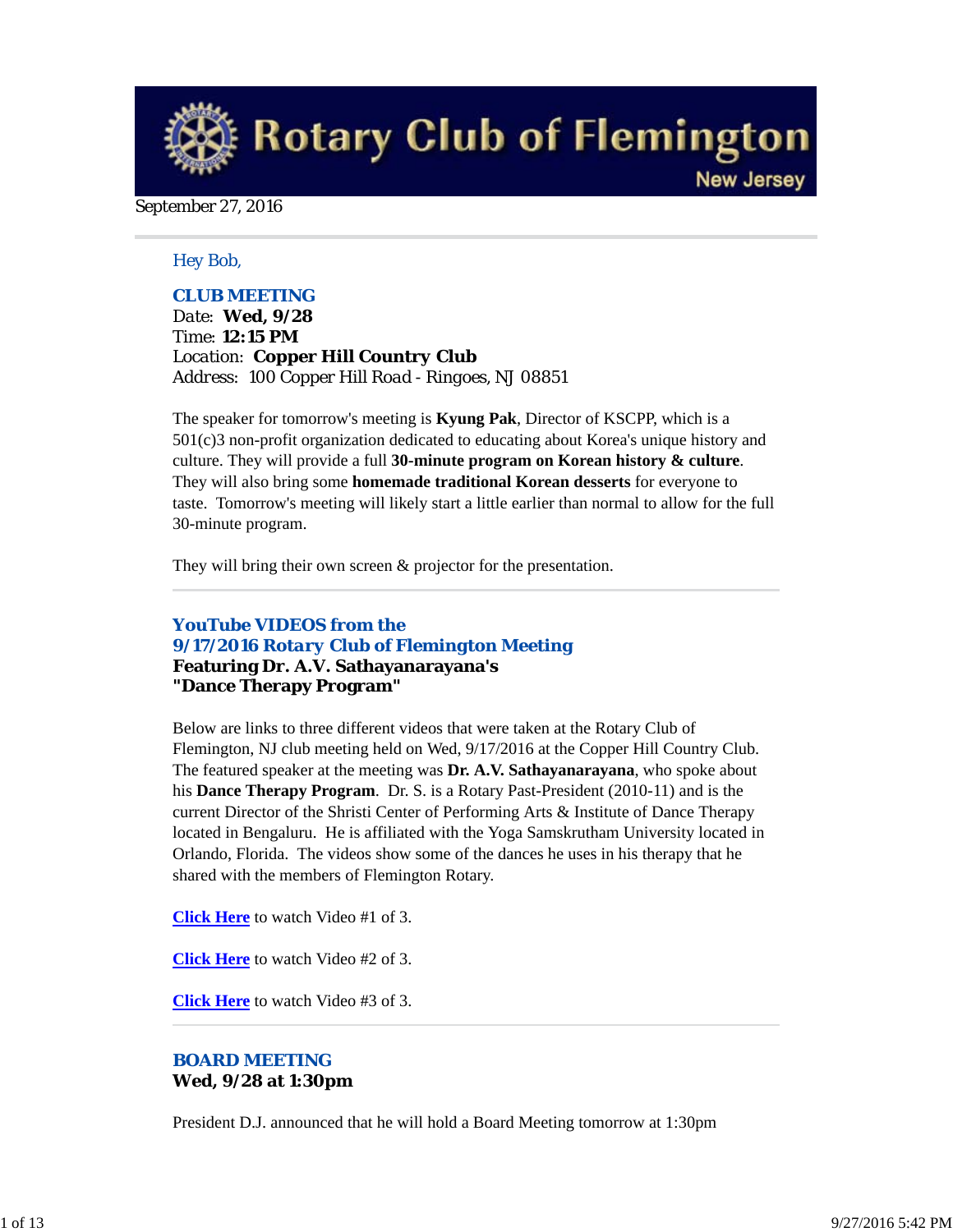## *UPDATED COMMITTEE LIST*

President D.J. has updated the Committee List, including the members that are serving on each of the Committee's. **Click Here** to download the listing of all current Club Committee's and its members.

FYI, a hyperlink to the Committee List is located in every E-Monger just below the section for "Upcoming Dates to Note". Scroll down below to find it.

If you don't have your E-Monger handy, you can also find the Committee List included on the Club Website. Goto the main home page at www.FlemingtonRotaryNJ.org, click on "About Us" in the upper menu bar, then select to view the page for "Committee Assignments". Click Here to directly visit the web page.

#### *JENNIFER CAMPBELL*

#### **Has Resigned from Flemington Rotary**

We are sorry to share the news that **Jennifer Campbell** has resigned from the club effective 8/1/2016. Jennifer, we are sorry to see you leave.

## *Two (2) Potential New Members*

The Board and Membership Committee have approved two (2) potential candidates for membership in Flemington Rotary. President D.J. will announce this information at the Wednesday, 9/21 lunch meeting. Members have until the end of business on **Tuesday, 9/27** to submit a written objection to the board. If no objections are received, the proposed members will be eligible for membership and will have their Orientation meeting scheduled. The following are the proposed members: -------

## *PROPOSED NEW MEMBER* **Johanna S. Ruberto**

The Membership Committee and Board have approved **Johanna Ruberto** for potential membership in the Rotary Club of Flemington. Johanna has been proposed by Joe Ziegler and has attended several of our club meetings. She would have the proposed classification of "**High School Administration**". Johanna is the Superintendent for the Hunterdon Central Regional High School. She also resides here in Flemington, NJ.

-----

## *PROPOSED NEW MEMBER* **Allan Steven Vera**

The Membership Committee and Board have approved **Allan Steven Vera** for potential membership in the Rotary Club of Flemington. Allan has been proposed by Joe Ziegler and has attended several of our club meetings. He would have the proposed classification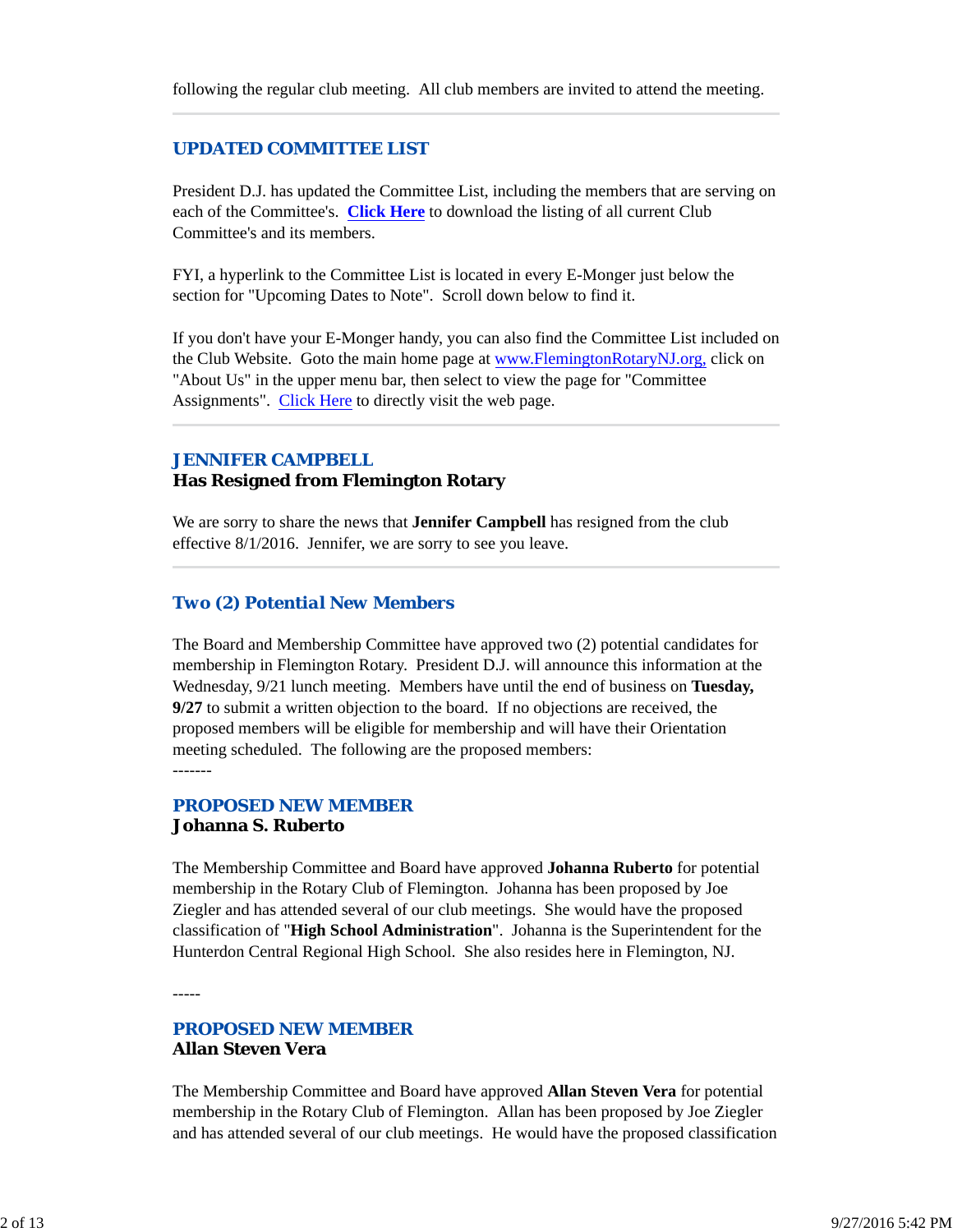of "**Investment Advisor**". Allan is a Financial Advisor with Taranto & Associates located on Route 31 in Lebanon, NJ. Allan and his family live in Clinton, NJ. He was born in Ecuador and moved to Bernardsville, NJ in 1992. He graduated from Rutgers University in 2006 and received a masters degree from College of Saint Elizabeth in 2008. He was a soccer coach for 15 years and a teacher for 5 years in NJ. He taught 5th grade as well as kindergarten. He is a former member of the Rotary Club of Bernardsville, NJ.

## *BOY SCOUTS of AMERICA*

**Honoring Alvin "Archie" Fagan as the Hunterdon County Distinguished Citizen** with Special Speaking Engagement by Donald Mann **Thursday, October 20 6:00 PM Registration & 7:00 PM Program** Hunterdon Central Regional High School - Little Theater

The Washington Crossing Council of the Boy Scouts of America will be honoring Archie Fagan of Flemington ShopRite fame. A special guest will include Don Mann, former US Navy SEAL Team Six Commando, CIA Operative. Tickets are \$25 per person.

**Click Here** to download a PDF of the flyer complete with sign-up information.



**42nd Annual PANCAKE DAY plus COSTUME CONTEST**  *and Halloween High School* Date: **Sat, October 29, 2016** Time: **7am** to **12noon** Hunterdon Central Regional H.S. 29 Junction Road - Flemington, NJ

If you enjoy a great family event and lots of delicious pancakes, then plan to attend

Flemington Rotary's **42nd Annual Pancake Day plus Costume Contest & Halloween High School** on Saturday, October 29. Doors open at **7am** and close at **12noon**.

This annual event will take place at the Commons at Hunterdon Central Regional High School in Raritan Township. The Commons is near Hunterdon Central's field house, at 29 Junction Road, in Flemington.

The Rotary Club of Flemington Helps the Local Community - Proceeds generated from Pancake Day provide scholarships for HCRHS & HC-Polytech graduating seniors.

**HALLOWEEN HIGH SCHOOL** - Fun for the Entire Family - Special activities will include an indoor Halloween High School from **9am** until **11am**, sponsored by Hunterdon Central. Family members of all ages are welcome to participate in the Halloween High School, including all of the activities. Note that a **Paid admission** to Pancake Day is required in order to participate in Halloween High School.



**COSTUME CONTEST** - A **Costume Contest** will be held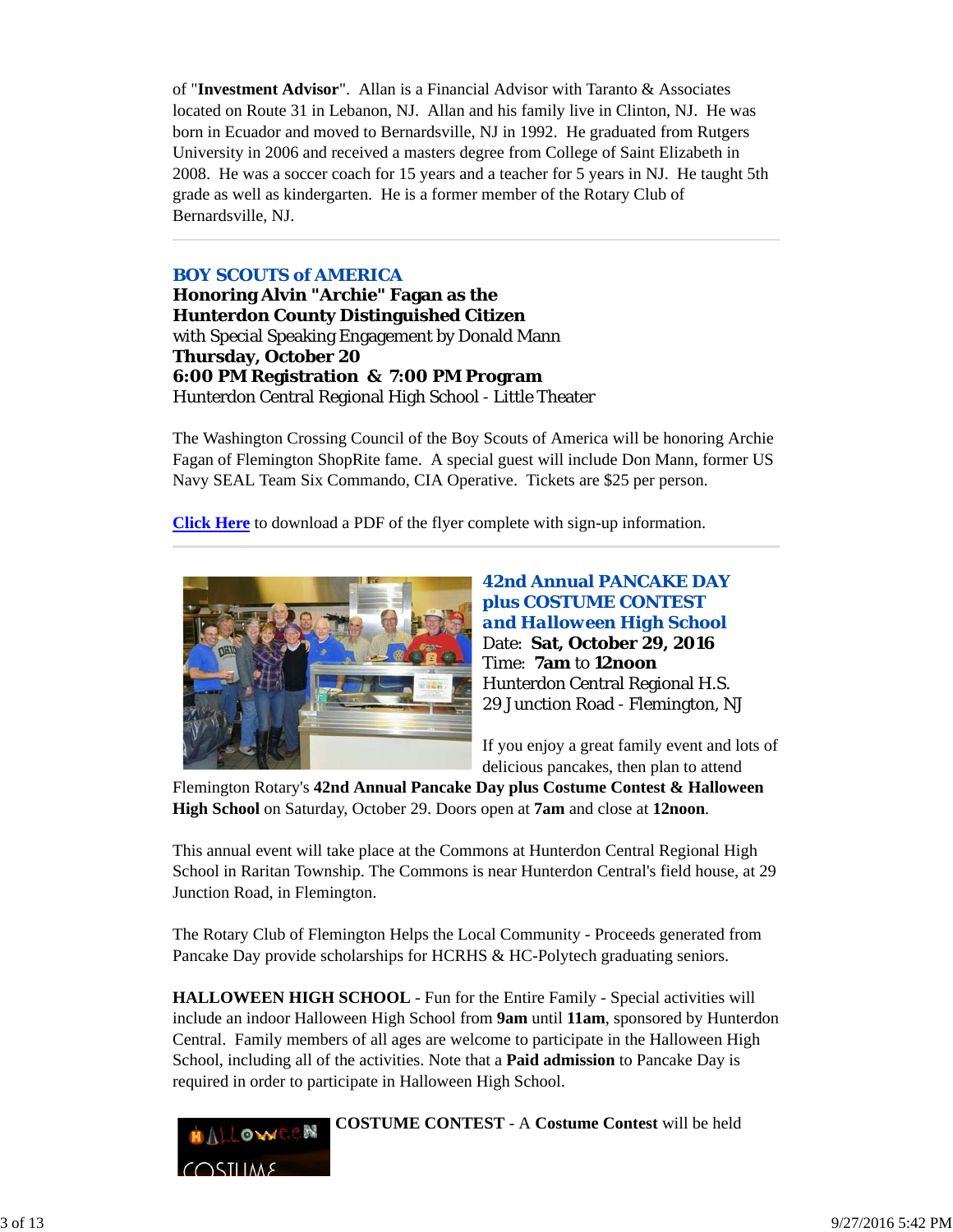

during the Pancake Day event. The contest will begin at **10:30am** and is for the **Ages** of Infant to 16. **Cash Prizes** for best costumes as selected by the judges! Note that a **Paid admission** to Pancake Day is required in order to participate in the Costume Contest. The categories for the costume contest are:

- **SCARRIEST** costume.
- **SUPER HERO** costume.
- **ANIMAL** costume.
- **FUNNIEST** costume.
- **PRINCESS** costume.
- **FAMOUS PERSON** costume.

**DELICIOUS PANCAKES and more** - Rotary will have delicious Buttermilk Pancakes for all ages to enjoy from **7am** to **12noon**! And, in addition to the flapjacks, sausage, juice, coffee & tea, there will also be a bake sale. The bake sale will offer a broad selection of cookies, cakes, pies and pastries prepared by Rotary members and their families.

**EVENT TICKETS** - Pancake Day tickets are available in advance from Rotary Club of Flemington members, or at the door. Enjoy as much as you can eat & drink! This includes pancakes, sausages, butter, syrup, coffee, tea, juice and milk. Cost is only \$8.00 for adults; \$5.00 for children ages 5 - 11; Children under 5 are free. Ticket cost includes admission to the Costume Contest, any special exhibits & Halloween High School.

**OPTIONAL FOOD PANTRY DONATIONS** - We will gladly accept non-perishable food donations, which will be distributed to the local food pantries. The Rotary Club of Flemington would like to thank the generosity of the many local community businesses who help make the event possible.

For more info, goto www.FlemingtonRotaryNJ.org or contact Event Chair, Lynn Hyman at 908-304-4199 or by email at lynnjim5@verizon.net



**Hunterdon Healthcare** Your full circle of care.

www.hunterdonhealthcare.org

Thanks to the **Hunterdon Healthcare System** for being our **Primary Event Sponsor**!



# *The BAKE SALE at Pancake Day* **Saturday, October 29, 2016**

Terry Martin wanted to let you know that the **BAKE SALE** will take place during our Annual Pancake Day event from 7am to 12noon on Sat, October 29 at the HCRHS Commons.

All Rotarians are requested to bring a baked item to

the event. Or if you prefer, you could donate \$10 instead and Terry Martin will gladly purchase items on your behalf.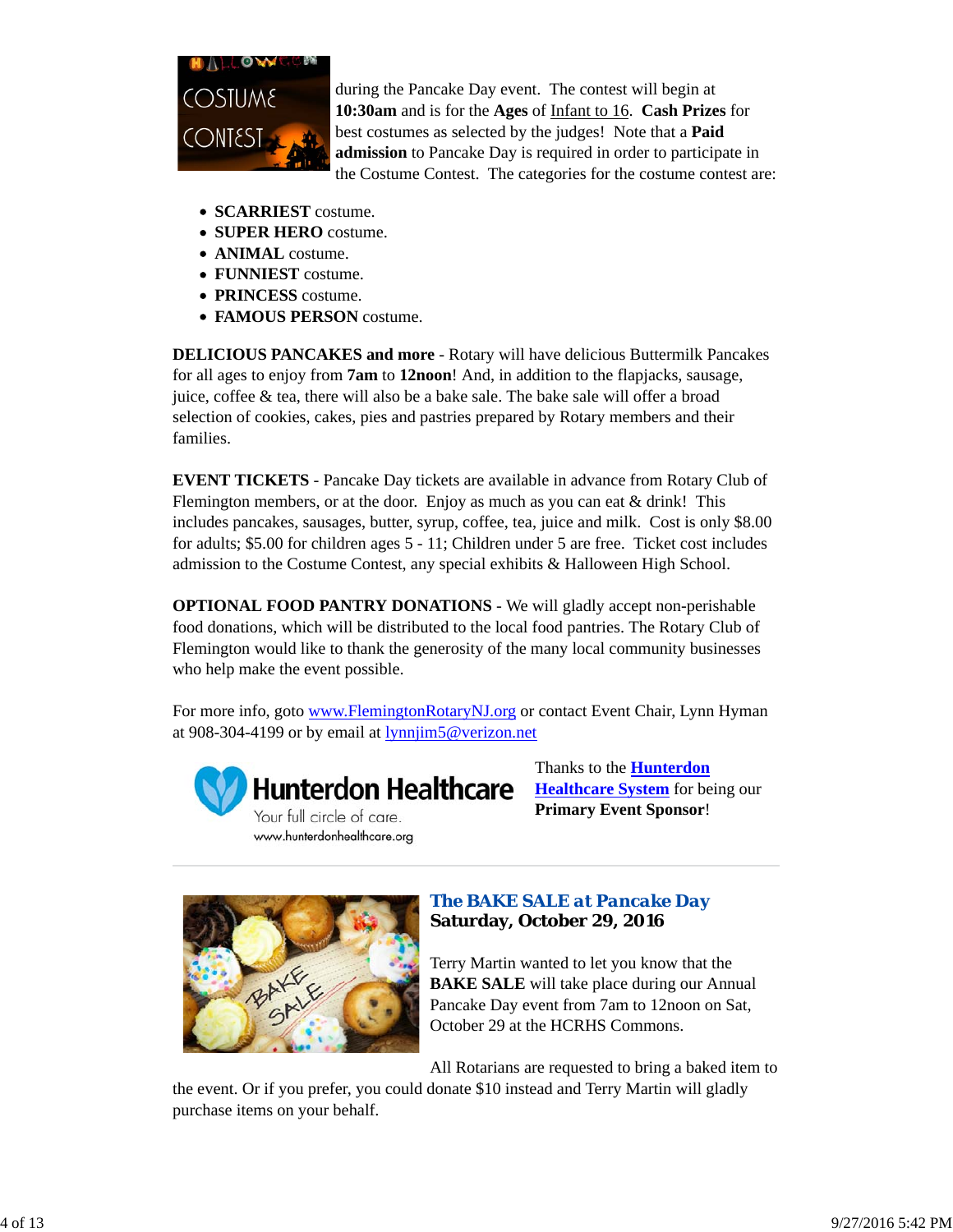Baked items can be dropped off on Friday night (10/28) between 6-7pm at the HCRHS Commons OR on Saturday Morning (10/29) by 7:00 am. If everyone made or donated something, we could make an extra \$300.00. Thanks in advance for your support!!! If you have any questions, please **CLICK HERE** to email Terry Martin.

## *REGISTER for the FOUNDATION SEMINAR* **October 15, 2016 The Pines Manor - Edison, NJ**

Dear Rotary Club of Flemington Members,

The Annual Foundation Grants Seminar is scheduled for **Saturday morning, October 15, 2016**, at The Pines Manor, 2085 NJ-27, Edison, NJ 08817. Sign-in and a great breakfast begin at 8:00 AM with the program starting at 8:30 AM. We will get you out by 11:30 AM or sooner. Dr. Michael Hart, District Foundation Chair, is planning a comprehensive program. Your club's representation is required for both Global Grants and District Grants. Also, your club is required to execute a Memorandum of Agreement (MOA), which will be explained at the seminar.

Just about every club in the district attended last year's seminar, and almost every club was approved for a district grant or two! So come and learn more about accessing over \$250,000 in available matching Global Grants, and find out how to tap into District Designated Funds (DDF) for local projects.

**You must register on-line at DACdb**. My hope is that at least two people from each club attend, the foundation chair and the president-elect. (But more are welcome.) The Foundation Chair (or representative) is FREE; all others are \$40.

Registrations are processed ONLY through the District and Club database, with checks mailed to District Secretary in advance of the seminar.

Registrations are processed ONLY through the District and Club database, with checks mailed to District Secretary in advance of the seminar.

Thank you very much for your cooperation in this regard.

PDG D. Michael Hart Rotary Foundation Committee Chair

# *Fanwood Scotch Plains Rotary Club Harvest Homecoming Festival at the Scotch Plains Fanwood Community Garden*

**Saturday, October 1st** (11am to 3pm) 1451 Raritan Road - Scotch Plains, NJ

The Rotary Club of Fanwood-Scotch Plains and the Scotch Plains Fanwood Community Garden are hosting a Harvest Homecoming festival at the Frazee House, the site of the SPF Community Garden, 1451 Raritan Road in Scotch Plains, on Saturday October 1st, from 11:00 am to 3:00 PM.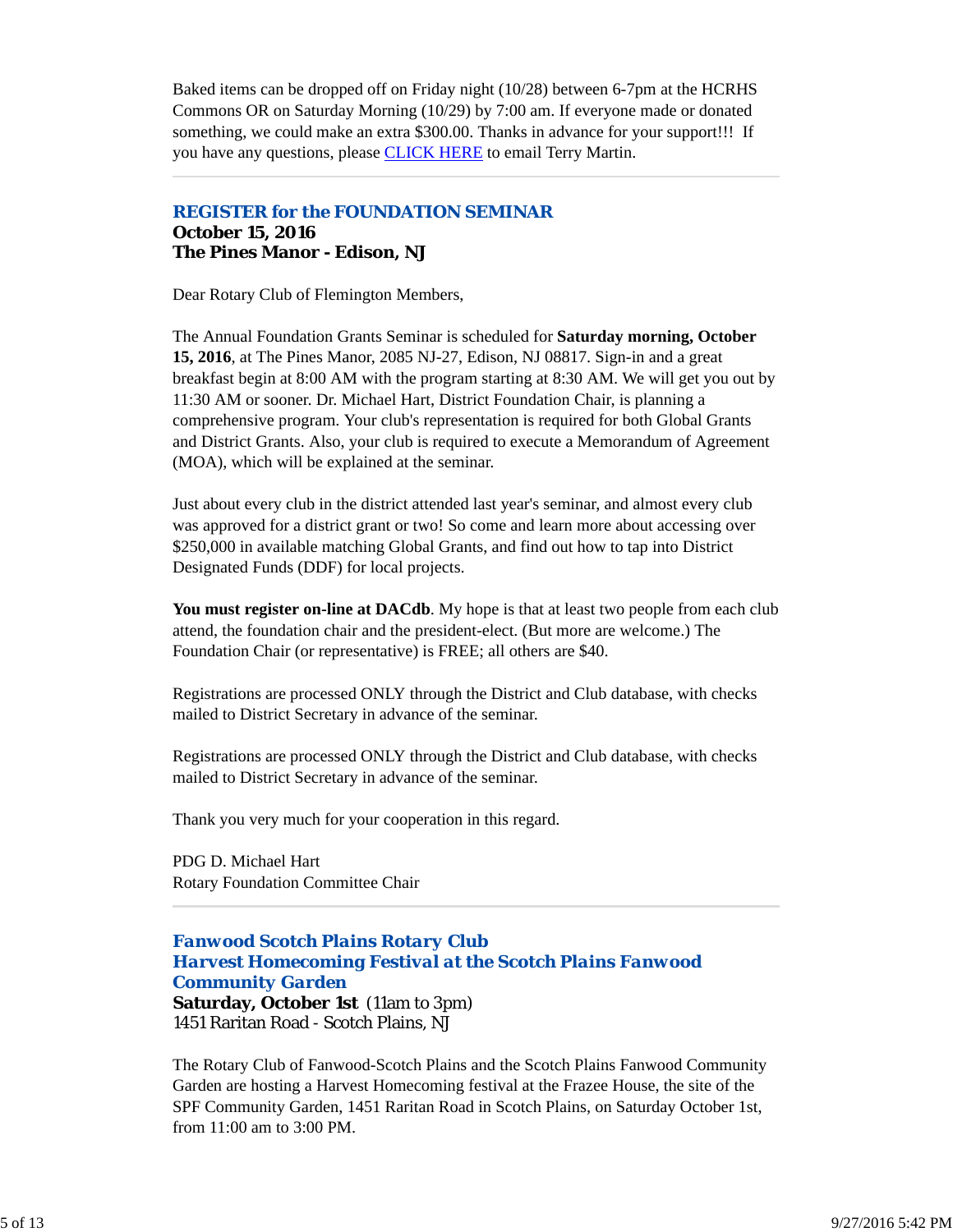The event will celebrate the success of the new Community Garden, and a return to the land, all of the good things that come from it. It is a salute to the pre- Revolutionary days, when the land was a flourishing farm and community gathering place, owned by Elizabeth and Gershom Frazee . The proceeds will support the non-profit organizations: the continued growth of the SPF Community Garden as well as the continued restoration of the Frazee House.

Activities will include Live Music, Pony Rides, a Petting Zoo, Food Trucks, Face Painting, children's crafts, Square Dancing, and Art from local artists will be available for display and sale, ...and much, much more! A representative from the SPF Community Garden will be present to answer questions about the garden and there will be a farm to table demonstration.

We invite Rotary club members to attend and bring the entire family. Enjoy the entertainment, food, and learn about the Frazee property and the Community Garden.

Admission is free and all are welcome!

For more information please contact Cathy Harris at kulayan\_design@verizon.net

Thank you in advance for your support!

Carmela Resnick President, Fanwood-Scotch Plains Rotary



# *35th Annual Rotary District 7510 VOCATIONAL ASSEMBLY*

**Wed, October 5, 2016** Pines Manor - Edison, NJ

The annual Vocation Assembly will be held on Wednesday, October 5th at the Pines Manor in

Edison.

Our District is looking for advertisers for the event. If you are interested in placing an advertisement, **Click Here** to download a PDF of the sponsorship form. Ad prices start at \$75 for a business card. Refer to the flyer for additional information.



# *13th Annual HOMES of HOPE DINNER* **Wed, October 19, 2016** (6 to 9 pm)

Hotel Somerset-Bridgewater 110 Davidson Avenue - Somerset, NJ Cost: **\$60 per Person**

**Click Here** to download a flyer for the upcoming 13th Annual Homes of Hope dinner being held at the Hotel Somerset-Bridgewater. There will be a

cocktail hour (cash bar) and dinner. **Please RSVP by October 10th**.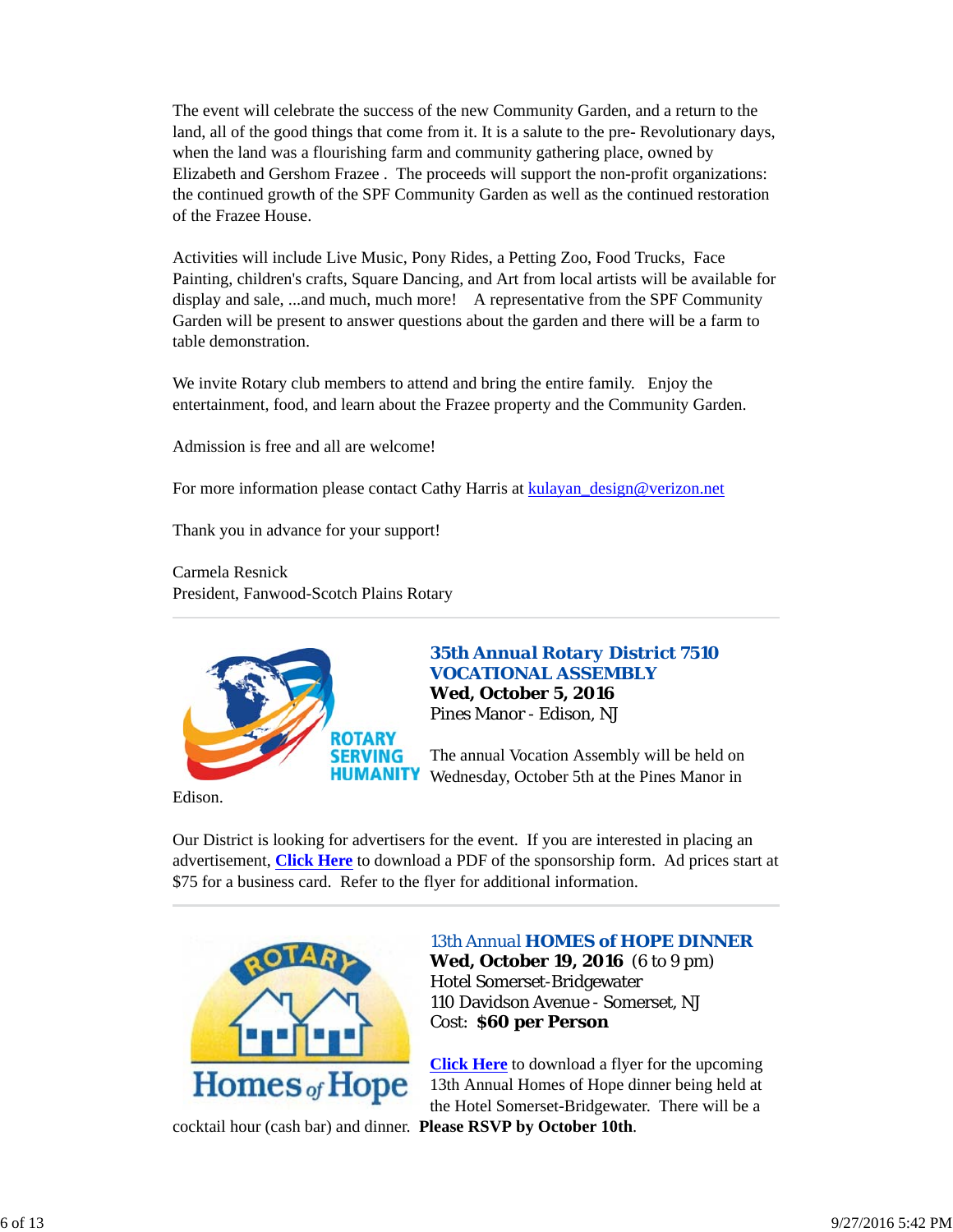Although the project is not over, this will be the final dinner. Come and celebrate the difference that has been made via the project. The village in Ecuador is an ongoing success and the children are doing well. Our friends from Ecuador will also be at this dinner.

If you are able to attend, please let President D.J. know. Click Here to generate an email to D.J.



## *The Flemington Rotary MEMBER DIRECTORY Is Updated on the Website*

A PDF copy of the Club Directory kept on the club website, located on the password protected "**Members Only**" page. To access this, simply goto **www.FlemingtonRotaryNJ.org** and click on "Members

Only" in the upper left. The page is password protected. If you do not have the password, simply email us and request it.

If you see any updates that need to be made (a change of address, email, phone number, something is not listed correctly, etc.), please email Sandy Clark and request any changes to be made. **Click Here** to generate an email to Sandy.



# *SPEAKERS & PROGRAMS BEING SOUGHT*

Mick Schaible is looking for some ideas for upcoming meeting programs and speakers. If you have any leads, please pass them onto Mick, who will follow-up to schedule the speaker.

**Click here** to generate an email directly to Mick.



# *HUNTERDON COUNTY CHAMBER OF COMMERCE*

As you know, the Rotary Club of Flemington is a member of the H.C. Chamber of Commerce. This enables all Rotarians the ability to attend a Chamber function as a "member". If someone asks you what your business is, you would explain that you are a member representing the Rotary Club of Flemington. **Click Here** to visit the Chamber website for a listing of upcoming events.



*Jersey Talk Radio - Internet Radio "THE ROTARY HOUR"* **Tuesdays** from **5pm to 6pm**

PDG Megan Jones-Holt is the host of "The Rotary Hour" on the "Jersey Talk Radio" internet radio station. She is always looking for guests to have on the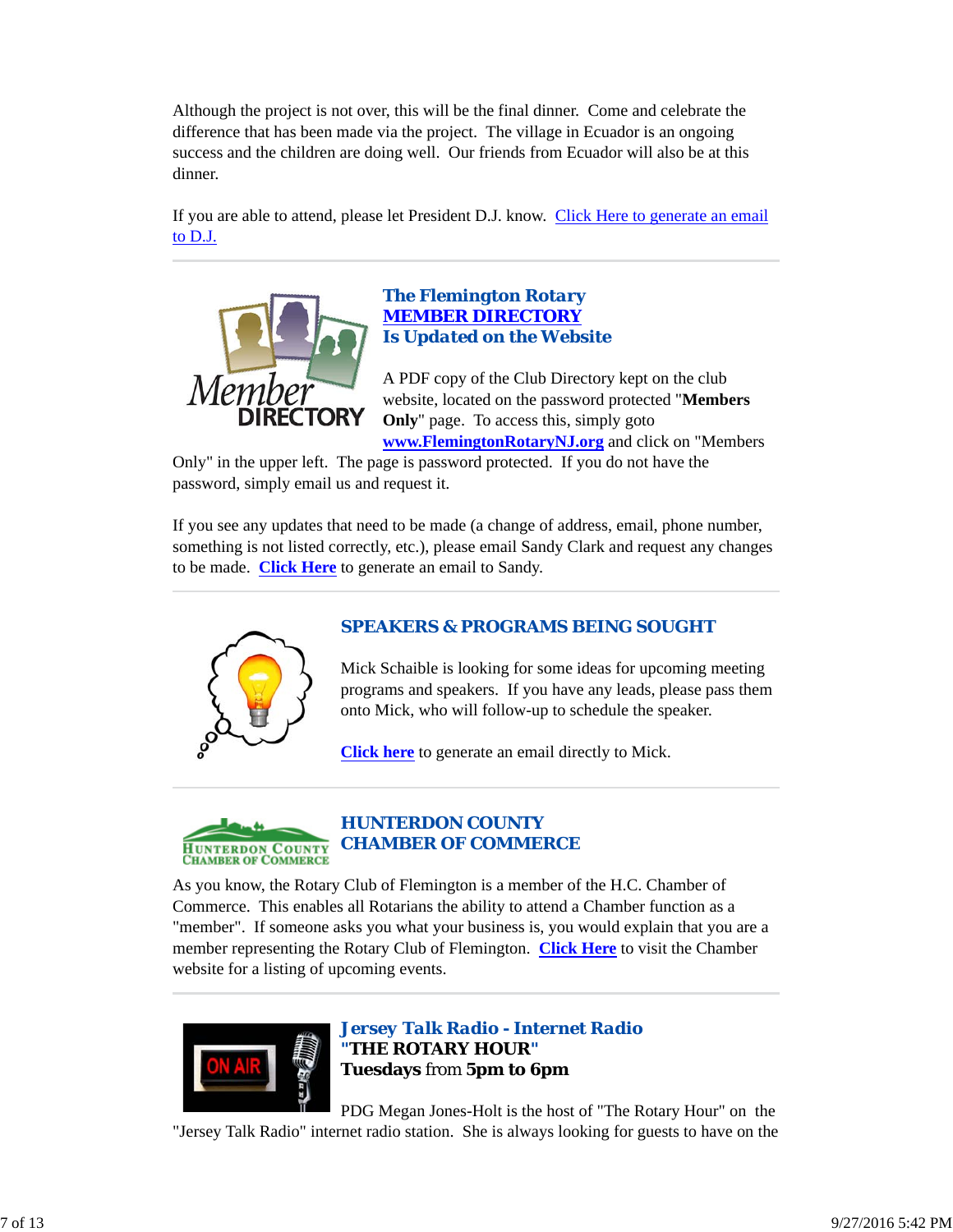show. If you are intersted, please get in touch with Megan at (908)894-4590 or **mjonesholt@gmail.com**.

**Click Here** to listen to the Internet Radio station from your PC, smart phone, mobile device, etc.

#### *ROTARY DISTRICT 7510 NEWS*

**Click Here** to read the current news from our Rotary District 7510.

## *UPCOMING DATES TO NOTE:*

Wed,  $9/28$ : Kyung Pak, Director of KSCPP, which is a 501(c)3 non-profit organization dedicated to educating about Korea's unique history and culture. They will provide a full 30-minute program on Korean history & culture. They will also bring some homemade traditional Korean desserts for everyone to taste. They will bring their own screen & projector to the presentation.

Wed, 10/05: Entrepreneur Spencer Goldman of Gearhead Creations will share some of his works of art by using upcycle industrial car parts.

Wed, 10/12: District Governor Official Visit (DG Charles Minton)

Wed, 10/19: Teresa Diaz, Hunterdon County Polytech Commercial Arts/Animation Instructor, will give a presentation on LGBTQ+ from an educators point of view. LGBTQ+ stands for lesbian, gay, bisexual, transgender, and queer (and/or questioning) individuals/identities.

Wed,  $10/26$ : Bob Newland - Foster Home in Africa (screen & projector required for presentation)

**Next RCOF Board Meeting**: TBA. (Held bi-monthly). **Next Membership Meeting**: Wed, 10/12/2016 at 1:30 PM (Usually the 2<sup>nd</sup> Wed).

#### **Upcoming RCOF Club Events, Fundraisers, Fellowship Events, Etc**.: Sat, 10/29: **Pancake Day, Halloween High School & Costume Contest**

Fri, 12/2: Main Street Flemington Christmas Tree Lighting

#### **Rotary District 7510 Events & Functions:**

Wed, 10/5: NJ State Vocational Assembly Mon, 11/14: Eat, Drink & Share at 6:00pm (The Pines Manor, Route 27 & Talmadge Road - Edison, NJ) 3/2/17: President-Elect Training Seminar (PETS 1) 3/23 to 3/25/17: President-Elect Training Seminar (PETS 2) 5/5 to 5/7/17: District Conference at the Shawnee Inn 6/10 to 6/14/17: Rotary International Convention in Atlanta, Georgia

#### *COMMITTEE LIST:*

**Click Here** to download the listing of all current Club Committee's and its members.

## *"MEMBERS ONLY" WEBSITE:*

**Click Here for the Members Only section of the website to find:**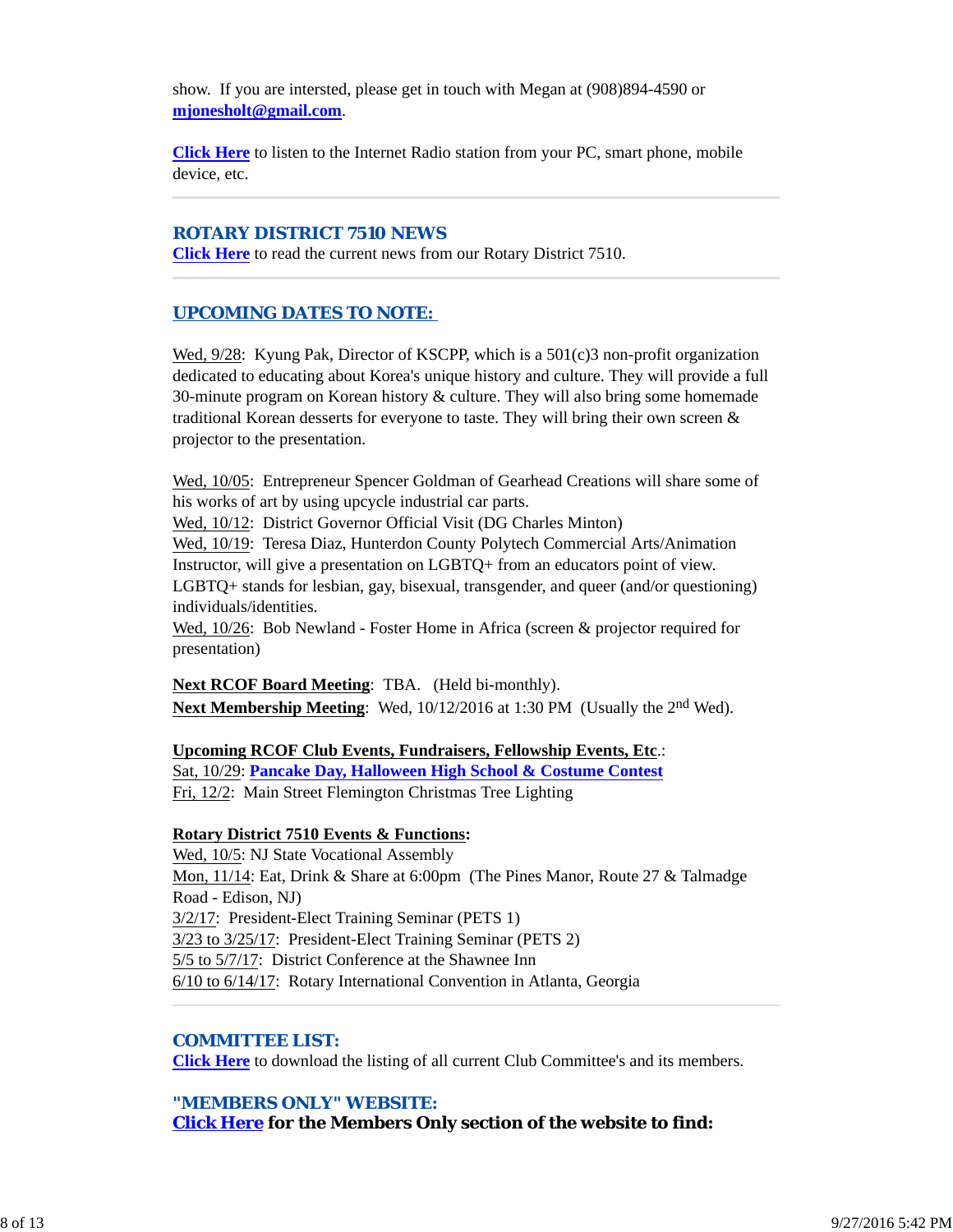- 1) The "Membership Proposal Form" to propose a new member.
- 2) New Member Information.
- 3) An Online Copy of the Club Membership Directory.
- 4) A Link to All Photos Albums of the Club.

#### *ROTARY WEBSITE LINKS:*

Rotary International: **www.Rotary.org** Rotary District 7510: **www.RotaryNJ.org**

## *NEARBY ROTARY CLUB MEETINGS:*

As A Rotarian, you are Welcome to attend a Rotary Club meeting anywhere in the world. Click here for the Rotary Club Locator App. Or see below for some local meetings:

#### Mondays

**Lambertville/New Hope** (6:30 pm) - Lambertville Station Restaurant; 11 Bridge Street, Lambertville NJ 08530

**Piscataway** (12:15 pm) - Radisson Hotel; 21 Kingsbridge Road, Piscataway, NJ 08854

#### Tuesdays

**Whitehouse** (12:15 pm) - Max's 22; 456 Route 22 West, Whitehouse Station, NJ 08889 **Princeton** (12:15 pm) - The Nassau Club; 6 Mercer Street, Princeton, NJ 08540 **Bridgewater-Bound Brook** (12:15 pm) - Arbor Glenn; 100 Monroe St, Bridgewater 08807

## Wednesdays

**Branchburg Township** (7:30 am): Stoney Brook Grille; 1285 Route 28, North Branch, NJ 08876

**Flemington** (12:15pm): Copper Hill Country Club; 100 Copper Hill Road, Ringoes, NJ 08851

**Hillsborough Township** (6:15 pm): Pheasant's Landing; 311 Amwell Road (Rt. 514), Hillsborough, NJ 08844

#### Thursdays

**Clinton Sunrise** (7:30 am): Clinton Fire Department; New Street, Clinton, NJ 08809 **Somerville/Bridgewater** (12:15 pm): Bridgewater Manor; 1251 US Highway 202/206, Bridgewater, NJ 08807

**Trenton** (12:15 pm): Freddie's Tavern; 12 Railroad Avenue, West Trenton, NJ 08628

## Fridays

**North Hunterdon** (12:15 pm): Beaver Brook County Club; 25 County Club Drive, Annandale, NJ 08801

**Princeton Corridor** (12:15pm): Hyatt Regency; 102 Carnegie Center, Rt. 1 North, Princeton, NJ 08540

## eClub

**Rotary eClub of Hunterdon Horizon**: View website for meetings or online makeups.

RI President's Call for Action in **2016-2017**: **"Rotary Serving Humanity"**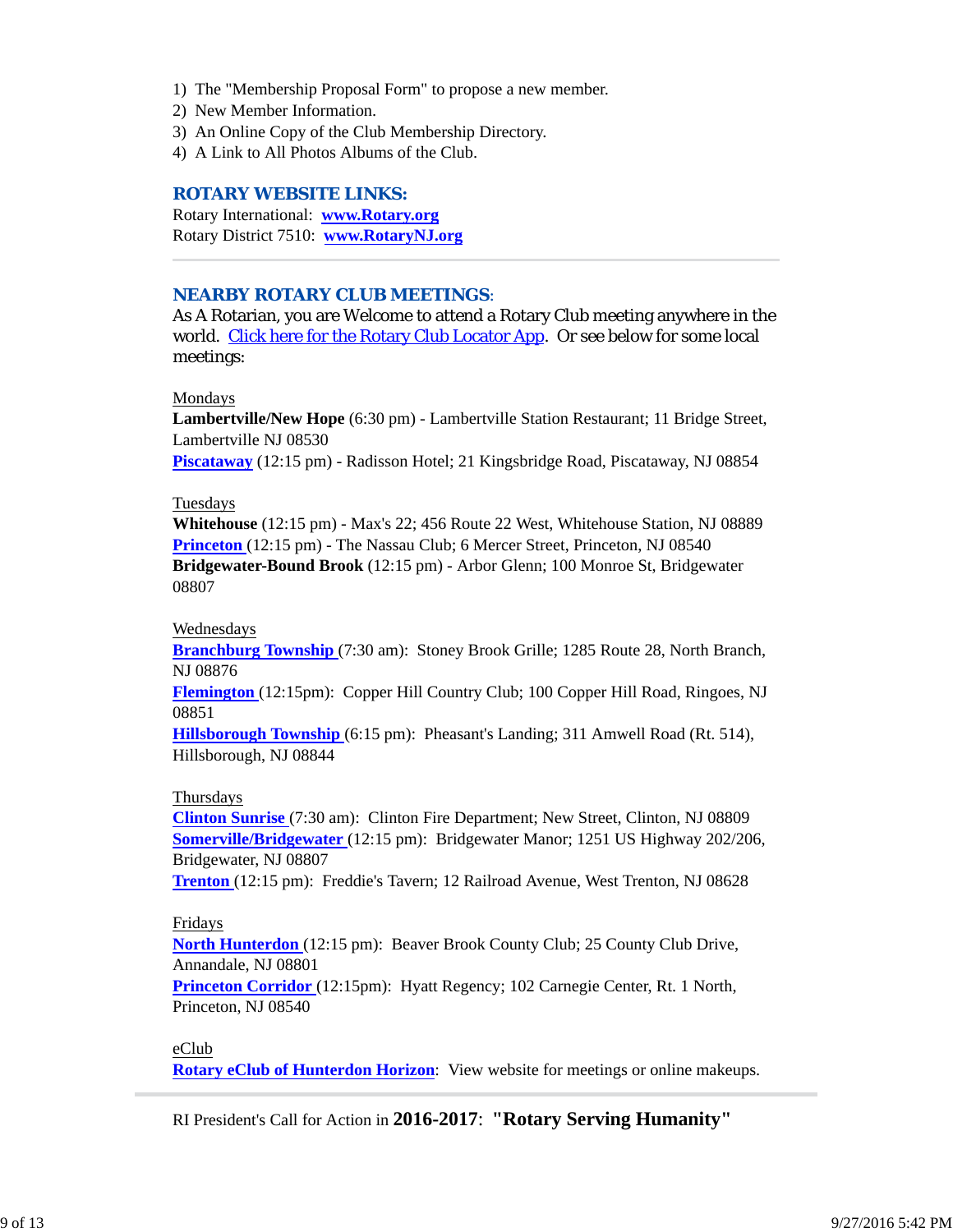# **Rotary Club of Flemington - Our 93rd Year**

Founded October 3, 1923 \* Charter #1529 \* District 7510

| Club President                                               | <b>Daniel James "D.J." Wright</b>            |  |  |
|--------------------------------------------------------------|----------------------------------------------|--|--|
| President-Elect                                              | <b>Kim Metz</b>                              |  |  |
| Secretary                                                    | <b>Karen Widico</b>                          |  |  |
| Treasurer, General                                           | <b>Bob Newland</b>                           |  |  |
| Treasurer, Lunch                                             | <b>Lynn Hyman</b>                            |  |  |
| <b>Board Member</b>                                          | Mick Schaible (immediate Past-President)     |  |  |
| <b>Board Member</b>                                          | <b>Sandy Clark</b>                           |  |  |
| <b>Board Member</b>                                          | <b>Joe Ziegler</b>                           |  |  |
| Sergeant-at-Arms                                             | <b>Ken Skowronek</b>                         |  |  |
| R.I. President                                               | John F. Germ (Chattanooga, Tennessee, USA)   |  |  |
| District Governor (DG)                                       | <b>Charles Minton</b> (Union, NJ)            |  |  |
| District Governor Elect (DGE)                                | <b>Bob Zeglarski</b> (Roselle-Rosselle Park) |  |  |
| District Governor Nomimee (DGN)                              | <b>John Shockley</b> (Hillsborough)          |  |  |
| <b>Assistant District Governor (ADG)</b>                     | <b>Albert Varga</b> (Lambertville-New Hope)  |  |  |
| Club Meetings: Wednesday, 12:15 pm, Copper Hill Country Club |                                              |  |  |

100 Copper Hill Road, Ringoes 08551



**MISSION STATEMENT:** The mission of Rotary International is to assist and guide Rotarians and Rotary clubs to accomplish the Object of Rotary to ensure Rotary's continuing relevance and to help build a better world, emphasizing service activities by individuals and groups that enhance the quality of life and human dignity, encouraging high ethical standards, and creating greater understanding among all people to advance the search for peace in the world.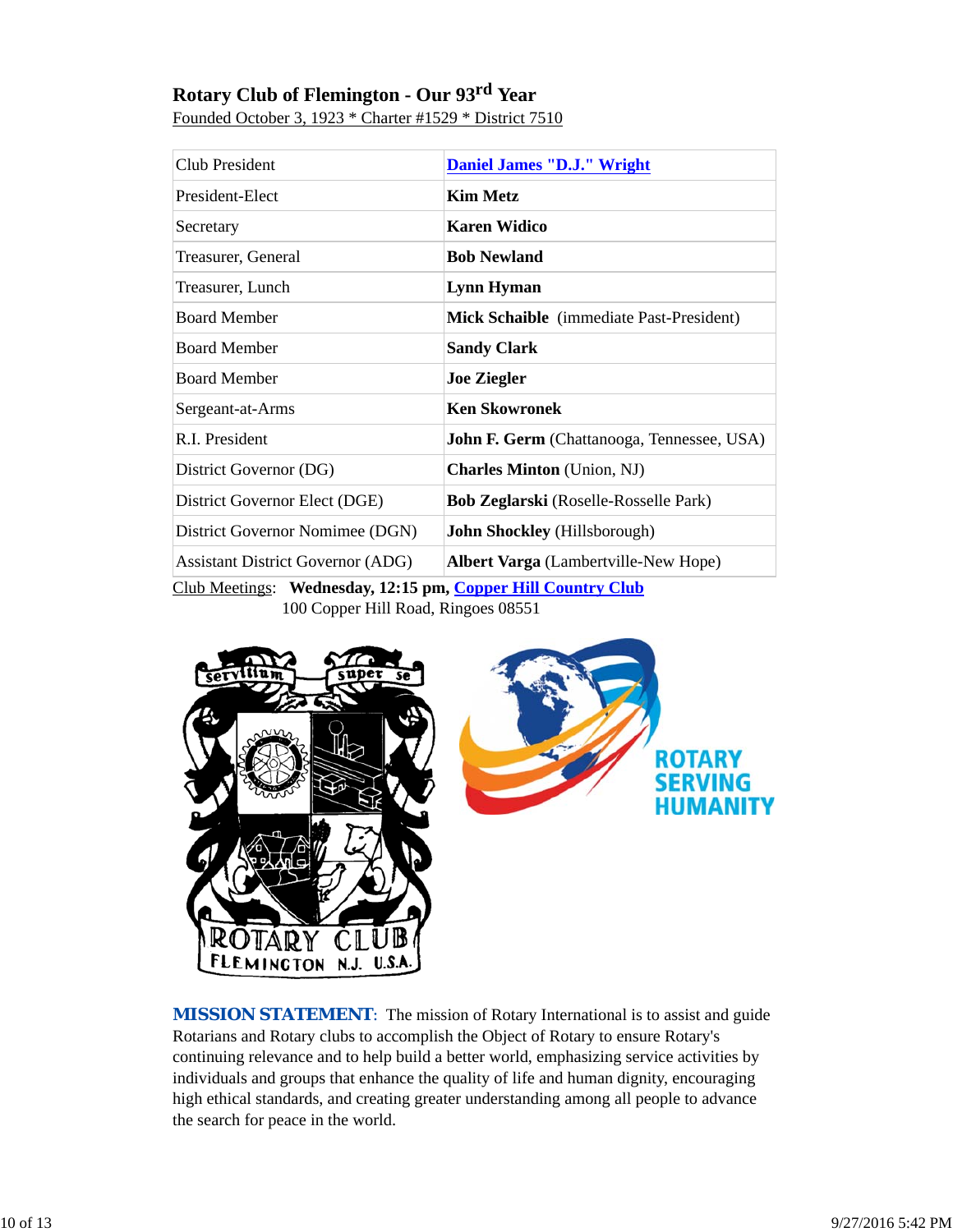**THE OBJECT OF ROTARY:** The object of Rotary is to encourage and foster the ideal of service as a basis of worthy enterprise and, in particular, to encourage and foster:

**1st**: The development of acquaintance as an opportunity for service;

**2nd**: High ethical standards in business and professions, the recognition of the

worthiness of all useful occupations, and the dignifying of each Rotarian's occupation as an opportunity to serve society;

**3rd**: The application of the ideal of service in each Rotarian's personal, business and community life;

**4th**: The advancement of international understanding, goodwill, and peace through a world fellowship of business and professional persons united in the ideal of service.

**THE 4-WAY TEST:** "Of the things we think, say or do:

- **1st**: Is it the Truth?
- 2<sup>nd</sup>: Is it Fair to all concerned?
- **3rd**: Will it build goodwill and better friendships?
- **4th**: Will it be beneficial to all concerned?"

## *ROTARY's AVENUE'S OF SERVICE*:

**1)** Through **Club Service**, we have fun, build lasting friendships, and make sure that our club runs well.

**2)** Through **Vocational Service**, we volunteer our professional skills to serve others and promote integrity in everything we do.

**3)** Through **Community Service**, we address local needs and work with our community to bring lasting improvements.

**4)** Through **International Service**, we meet humanitarian needs around the globe and promote world understanding and peace.

**5)** Through **Youth Service**, we work with young people to help them become the next generation of leaders, visionaries, and peacemakers.

## **2016-2017 CLUB MEMBER ROSTER Rotary Club of Flemington, NJ** Current Number of Members: 41

| Rotarian                     | <b>Member Since</b> | <b>Classification</b>           |
|------------------------------|---------------------|---------------------------------|
| Black, Bruce B.              | 2007                | <b>Health and Fitness</b>       |
| Bohler, Herbert C. (Herb)    | 1977                | <b>Specialty Advertising</b>    |
| <b>Boynton, Adam</b>         | 2016                | <b>Church / Social Services</b> |
| Chittenden, Robert L. (Bob)  | 2003                | M.E.F.P. Consulting Engineering |
| Clark, Arthur L. (Sandy)     | 1987                | Printing                        |
| Davidson, James G. (Jim)     | 2002                | <b>Rubber Products</b>          |
| del Campo, Ann               | 2016                | <b>Scientist &amp; Farmer</b>   |
| Ferrari, Frederick J. (Fred) | 1964                | Orthodontia                     |
| Fisher, Charles H. (Charlie) | 1961                | <b>Funeral Services</b>         |
| Fisher, Thomas H. (Tom)      | 2012                | Property & Casualty Insurance   |
| Harrison, Jeffrey (Jeff)     | 1996                | Psychotherapy                   |
| <b>Goldsmith, Cheryl</b>     | 2016                | <b>Realtor</b>                  |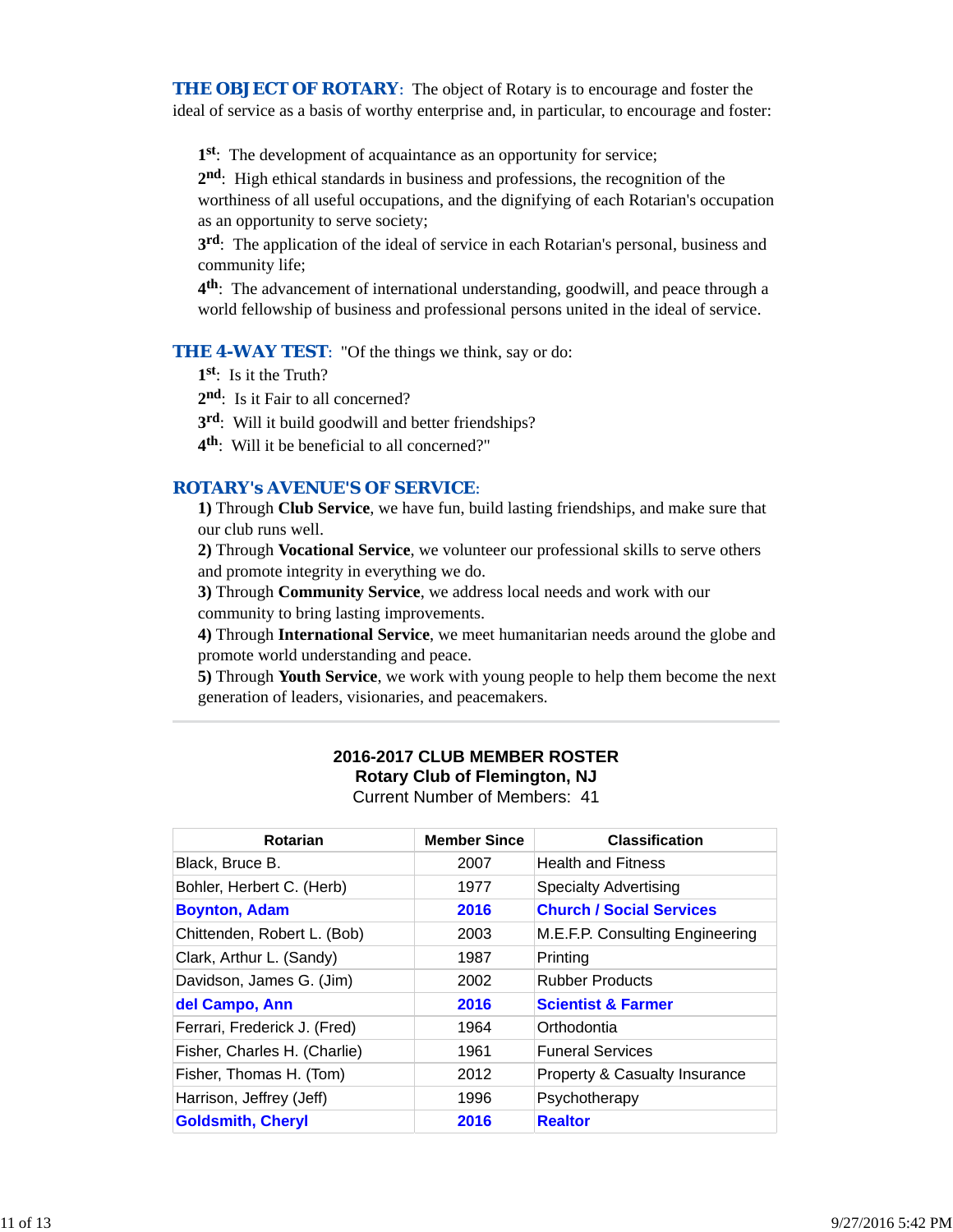| <b>Goodwin, Michael S.</b>        | 2016 | <b>Youth Development</b>       |
|-----------------------------------|------|--------------------------------|
| Hyman, Lynn                       | 2010 | <b>Retail Banking</b>          |
| Kamnitsis, Christopher P. (Chris) | 2001 | <b>Financial Planning</b>      |
| <b>Kritharis, Nikolaos (Nik)</b>  | 2016 | <b>Dentistry</b>               |
| Liebross, Ira                     | 1997 | <b>Family Medicine</b>         |
| Loew, Darren                      | 2002 | Orthodontics                   |
| Martin, Teresa (Terry)            | 1993 | Solid Waste/Recycling          |
| Mazujian, Harry                   | 2004 | Clergy                         |
| McWilliams, Nancy                 | 1992 | Psychotherapy                  |
| Metz, Kim                         | 2007 | <b>Technical Education</b>     |
| Muller, George D.                 | 1964 | <b>Cut Glass Manufacturing</b> |
| Nastasi, William (Bill)           | 1996 | <b>General Contracting</b>     |
| Newland, Robert D. (Bob)          | 1998 | Insurance                      |
| Ownes, Terry M.                   | 1987 | <b>Floor Covering</b>          |
| Phelan, Christopher J. (Chris)    | 2009 | <b>Chamber Of Commerce</b>     |
| Randolph, R. Wayne                | 1982 | <b>Veterinary Medicine</b>     |
| Rogow, Stephen S. (Steve)         | 1973 | Orthodontics                   |
| Schaible, R. Michael (Mick)       | 1998 | <b>Appraisal Services</b>      |
| Skowronek, Kenneth J. (Ken)       | 1994 | <b>Family Law</b>              |
| Sollner, Richard F. (Dick)        | 1962 | Air Transportation             |
| Stothoff, Richard H. (Dick)       | 1966 | Sanitary Engineering           |
| Weinstein, Theodore H. (Ted)      | 1994 | <b>Pulmonary Medicine</b>      |
| Widico, Karen A.                  | 1997 | <b>Public Health Services</b>  |
| Williams, Gwen                    | 1991 | Purchasing/Manufacturing       |
| Wise, Robert (Bob)                | 1992 | <b>Hospital Administration</b> |
| Woske, Harry                      | 1977 | Cardiology                     |
| Wright, Daniel J. (D.J.)          | 2003 | <b>Funeral Services</b>        |
| Ziegler, Joseph E. (Joe)          | 1988 | <b>Investment Advisor</b>      |
| Zullo, John J. (Johnnie)          | 1987 | <b>Chemical Engineering</b>    |

Yours in Rotary Service! Bob Chittenden

**Rotary Club of Fleminton, NJ** PO Box 751 - Flemington, NJ 08822 www.FlemingtonRotaryNJ.org

Providing "Service Above Self" Since 1923



Rotary Club of Flemington, NJ, USA, PO Box 751, Flemington, NJ 08822

SafeUnsubscribe™ {recipient's email} Forward this email | Update Profile | About our service provider Sent by bchittenden@jarengineering.com in collaboration with